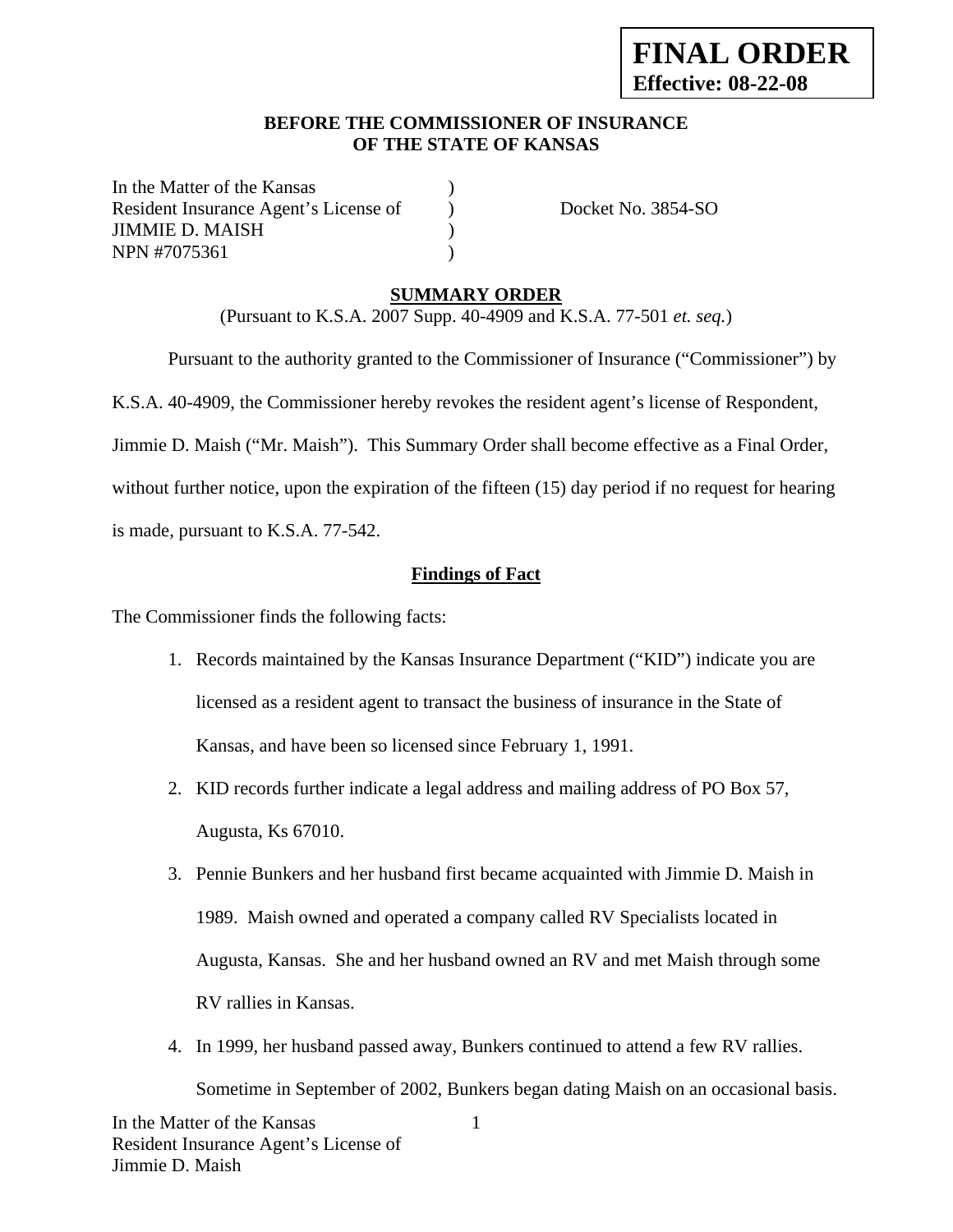Maish was also a licensed insurance agent in both Kansas and New Mexico. In 2003, Bunkers purchased several insurance annuities and long-term healthcare policy through Maish.

- 5. Maish maintained two residences during this time period; on in Albuquerque, New Mexico and another in Towanda, Kansas. In August or September of 2003, Bunkers learned that Maish had a live-in girlfriend in Albuquerque and broke of their relationship.
- 6. In late 2003, Maish re-contacted Bunkers and was able to convince her that the other woman was out of his life and wanted to get back with her. Bunkers agreed to begin dating Maish again and believed he was going to be faithful to her.
- 7. Maish told Bunkers that he and Ismael Ruiz were owners of  $C \& B$  Benefit Solutions, an insurance company located at 10701 Lomas Blvd., NE, Ste. 115, Albuquerque, NM.
- 8. According to Maish, C & I Benefit Solutions was also in the business of finding joint venture capital funds for businesses. During several telephone conversations in late 2003, Maish told Bunkers that 4ECOMM Holding, LLC was one of the companies he was raising funds for on their behalf. Maish told her that 4ECOMM was already in the process of setting up kiosk machines that sold electronics products and other household merchandise in third-world countries. Maish told Bunkers that he was a part owner in 4ECOMM and was very excited about its potential growth.
- 9. In January of 2004, Maish again talked to Bunkers by telephone and offered her the opportunity to invest in 4ECOMM. For a ten thousand (\$10,000.00) investment, she would be guaranteed that her investment funds would double in value in a rather short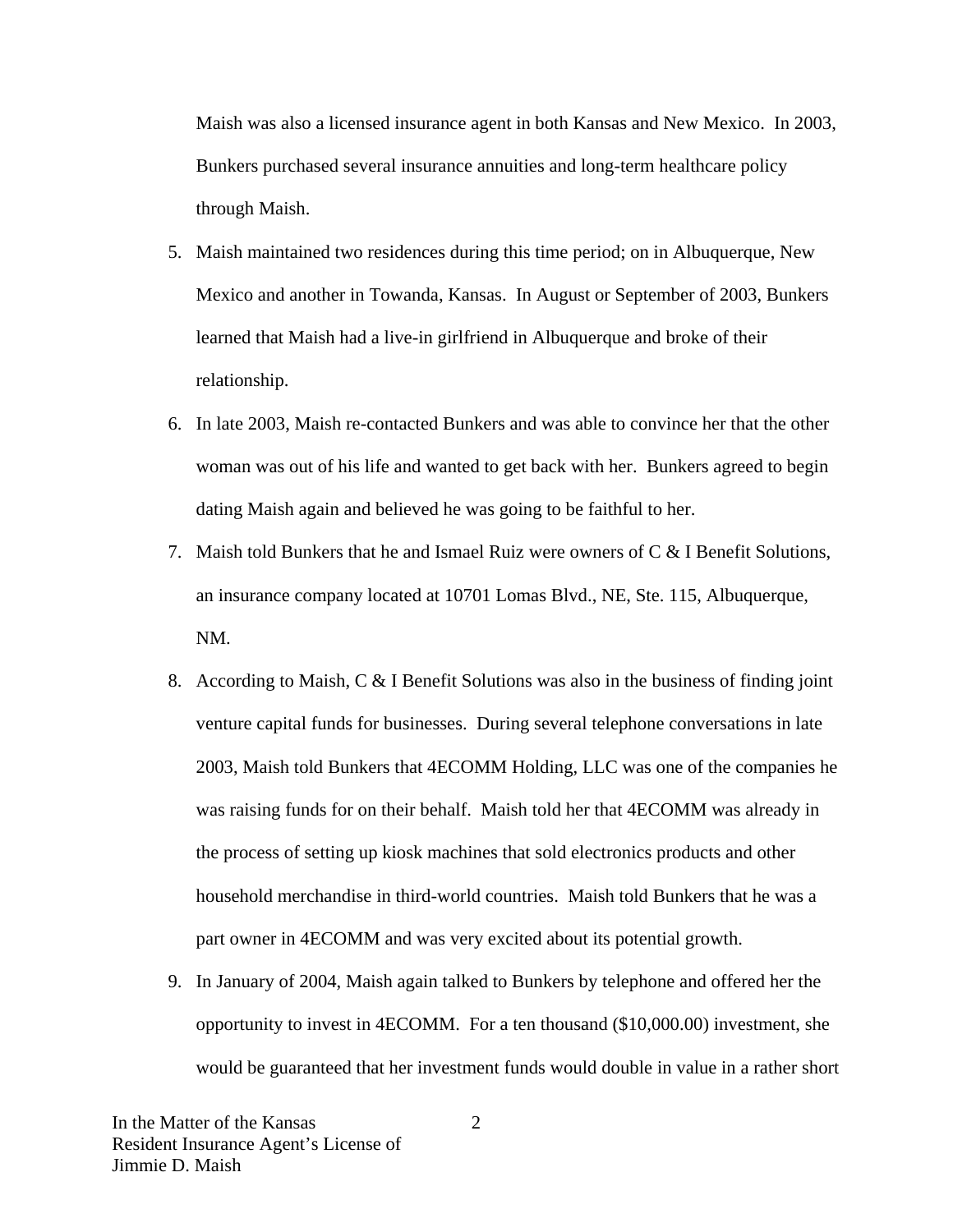period of time. Her investment funds would never be placed at risk. For this investment, Bunks would receive several percentage points of the profits coming from the kiosk machines.

- 10. Based upon the representations made by Maish and the fact that Bunks had a complete trust in Maish, she decided to make the investment. Maish instructed her to make the investment check payable to  $C < I$  Benefit Solutions and mail the funds to his home address at 531 Eugene Court SE, Albuquerque, NM.
- 11. On or about January 28, 2004, while at her home in Roeland Park, Johnson county, Kansas, Bunkers wrote out her personal check #6872 drawn on her account at US Bank in the amount of \$5,000 and made it payable to C & I Benefit Solutions, and mailed it to Maish's home located at 531 Eugene Court SE, Albuquerque, NM.
- 12. Several days later, she transferred \$5,000 from a savings account and placed those funds into her checking account at US Bank. On or about February 5, 2004, she issued a second personal check #6874 in the amount of \$5,000 and made it payable to C & I Benefit Solutions. This check was likewise mailed directly to Maish's home in New Mexico.
- 13. In the following months Maish continued to give Bunkers a positive feedback as to how well the investment was progressing. Bunkers continued to believe that what Maish was telling her about the investment was truthful and accurate. At the same time, Bunkers believed that the relationship between her and Maish would end in marriage.
- 14. Gary Fulton, Special Investigator, Kansas Securities Commissioner, interviewed several witnesses to these events; including Jimmie Maish, Ismael Ruiz and Dennis

In the Matter of the Kansas Resident Insurance Agent's License of Jimmie D. Maish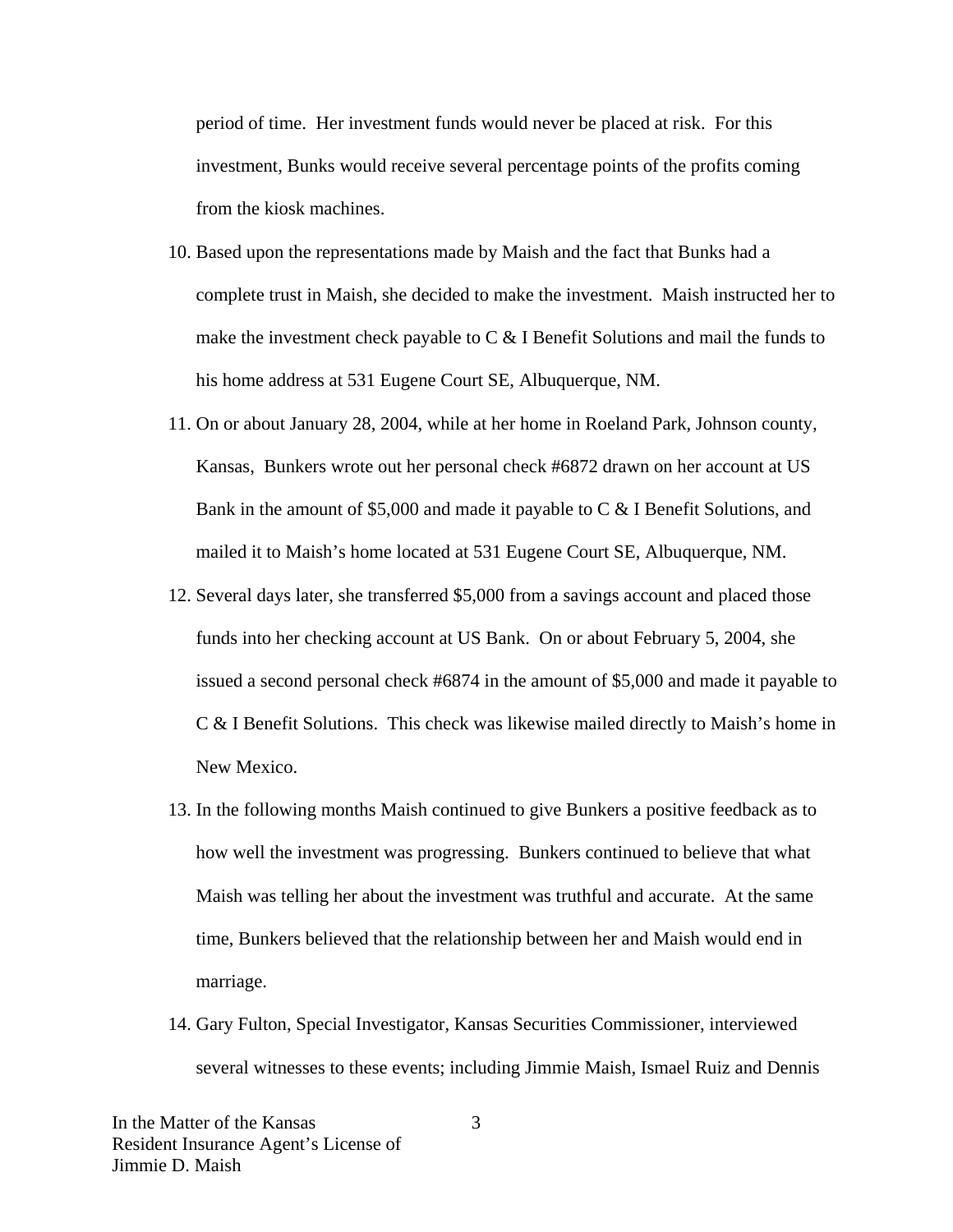Good. Fulton found that Maish was never an owner of 4ECOMM Holding LLC. and that Ruiz and Good the owners of 4ECOMM stated that it was never a viable company was only an idea. That 4ECOMM had no offices, no bank accounts, no employees, no assets and no business plan. Further Ruiz and Good stated that at no time was Maish authorized to collect investment funds from small investors nor, did he have the authority to give any investors a percentage of interest in revenues from kiosk sales.

- 15. Fulton further found that the \$10,000 Bunkers sent to Maish was deposited in the account of C & I Benefit Solutions and used to pay the expenses of C & I Benefit Solutions. At no time was Bunkers investment funds actually invested in 4ECOMM Holding, LLC.
- 16. In June of 2004, Maish called Bunkers at her home in Roeland Park, Johnson County, Kansas. He told her he had a business client in New Mexico that needed a short-term loan of \$5,000. Maish never identified the name of the client, only stating that it would be a short-term of three to four weeks and that Bunkers would get back her \$5,000 plus \$1,000 in interest on the loan. Bunkers continued to trust Maish and did not know her previous \$10,000 was not invested as she believed.
- 17. On or about June 9, 2004, Bunkers instructed US Bank to withdraw \$5,000 from her money market account and wire transfer the \$5,000 to the Wells Fargo Bank in Albuquerque, NM in care of C & I Benefit Solutions, account #135-2551783.
- 18. After one month, Bunkers called Maish in Albuquerque and asked about the \$5,000 loan to his business client. Maish said he would check on the status of the loan and get back to her. In the next several months, Bunkers continued to ask Maish about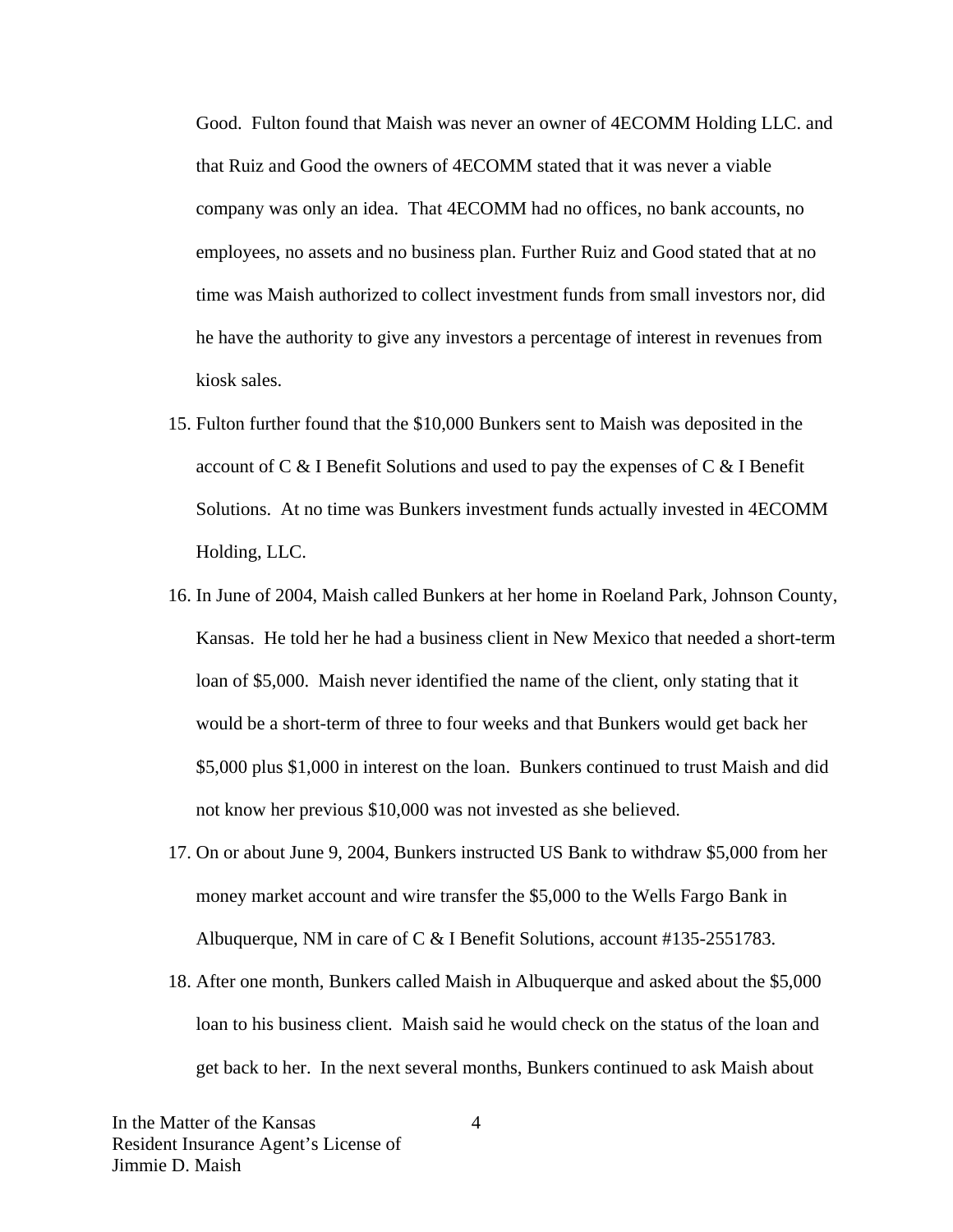the \$5,000 loan. Maish only provided her with vague excuses as to why the loan and profits hadn't been repaid.

- 19. Fulton found that this money was also deposited into the account of C & I Benefit Solutions and was used to pay business and overhead expenses of  $C < I$  Benefit Solutions.
- 20. On May 24, 2007, the Securities Commissioner of Kansas filed a Journal Entry of Motion Hearing and Default Order of Sanctions against Respondent's Jimmie D. Maish and 4ECOMM Holding, LLC. In that order, Respondent Maish was ordered to cease and desist from transacting business in the State of Kansas as broker-dealers or agents, as defined in K.S.A. 17-1252 and K.S.A. 2005 Supp. 17-12a102, unless the persons engaged in such business are registered under the Kansas Uniform Securities Act or exempt from registration; employing or associating with any agent transacting business in the State of Kansas unless the agent is registered under the Kansas Uniform Securities Act; offering selling any security in the State of Kansas unless the security is registered under the Kansas Uniform Securities Actor exempt from registration and engaging in any other acts or practices which constitute violations of the Kansas Uniform Securities Act.
- 21. Jimmie D. Maish was further BARRED by the Securities Commissioner from association with any broker-dealer or investment adviser registered in the State of Kansas. Maish was also fined \$10,000 by the Securities Commissioner and ordered to pay restitution to Pennie Bunkers in the amount of \$15,000 with an accruing interest rate of 6% per annum.

#### **Applicable Law**

5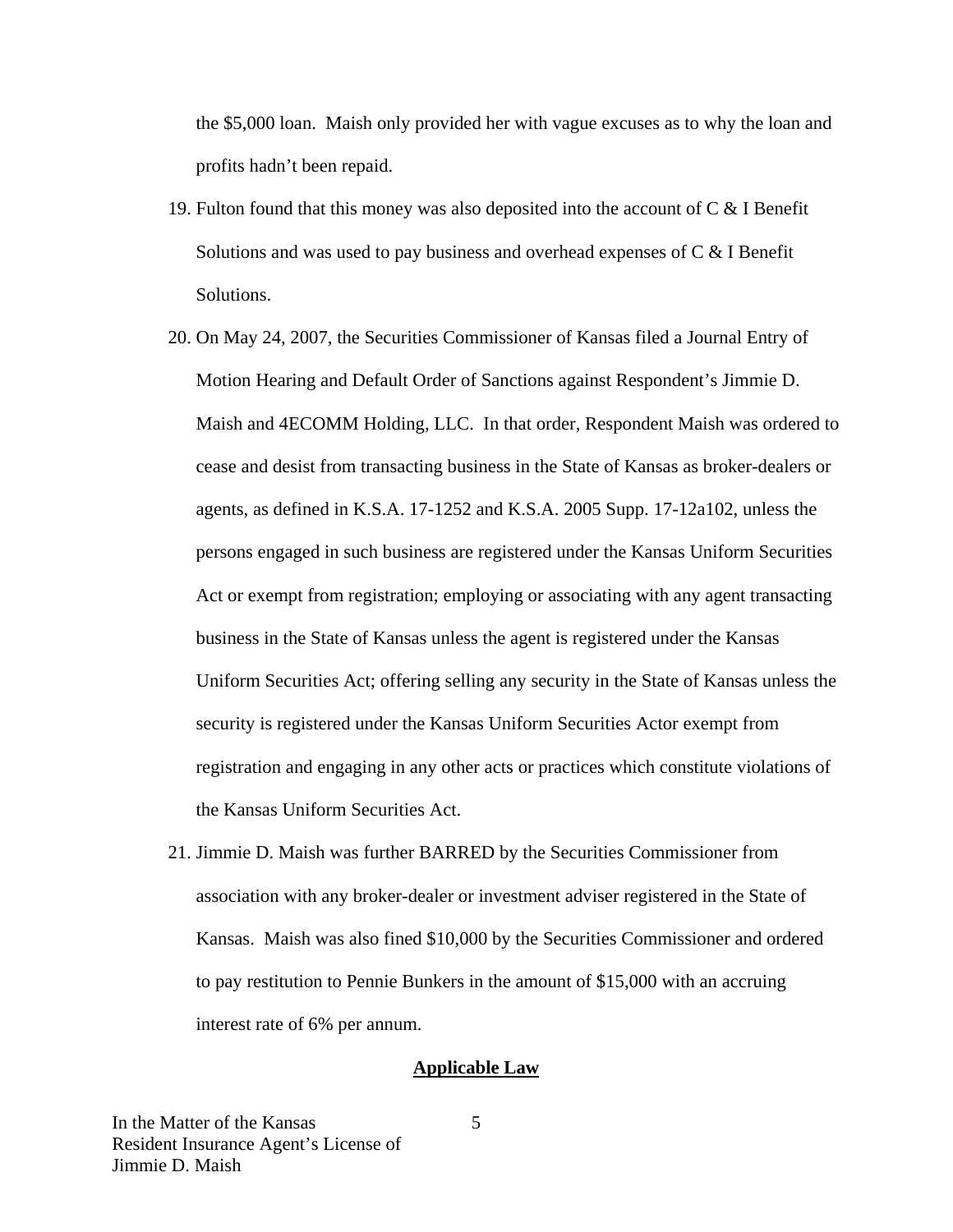- 22. K.S.A. 2006 Supp. 40-4909 states, in pertinent part:
	- (a) The commissioner may deny, suspend, revoke, or refuse renewal of any license issued under this act if the commissioner finds that the applicant or license holder has:
		- (2) Violated
			- (A) any provision of chapter 40 of the Kansas Statutes Annotated, and amendments thereto, or any rule or regulation promulgated thereunder;
		- (8) Used any fraudulent, coercive, or dishonest practice, or demonstrated any incompetence, untrustworthiness or financial irresponsibility in the conduct of business in this state or elsewhere.
	- (b) In addition, the commissioner may suspend, revoke or refuse renewal of any license issued under this act if the commissioner finds that the interests of the insurer or the insurable interests of the public are not properly served under such license.
- 23. K.A.R. 40-7-9 states in pertinent part: Each person licensed in this state as an insurance agent shall report the following to the commissioner of insurance within 30 days of occurrence:
	- (b) each disciplinary action on an occupational license held by the licensee, other than an insurance agent's license, by the appropriate regulatory authority of this or any other jurisdiction;
	- (c) each judgment or injunction entered against the licensee on the basis of conduct involving fraud, deceit or misrepresentation or a violation of any insurance law.

#### **Conclusions of Law**

- 24. The Commissioner has jurisdiction over Respondent as well as the subject matter of this proceeding, and such proceeding is held in the public interest.
- 25. The Commissioner finds that Respondent's conduct in acquiring \$15,000.00 from

Pennie Bunker by advising her that the money was an investment and that she

would realize a large return in a short amount of time and that there was no risk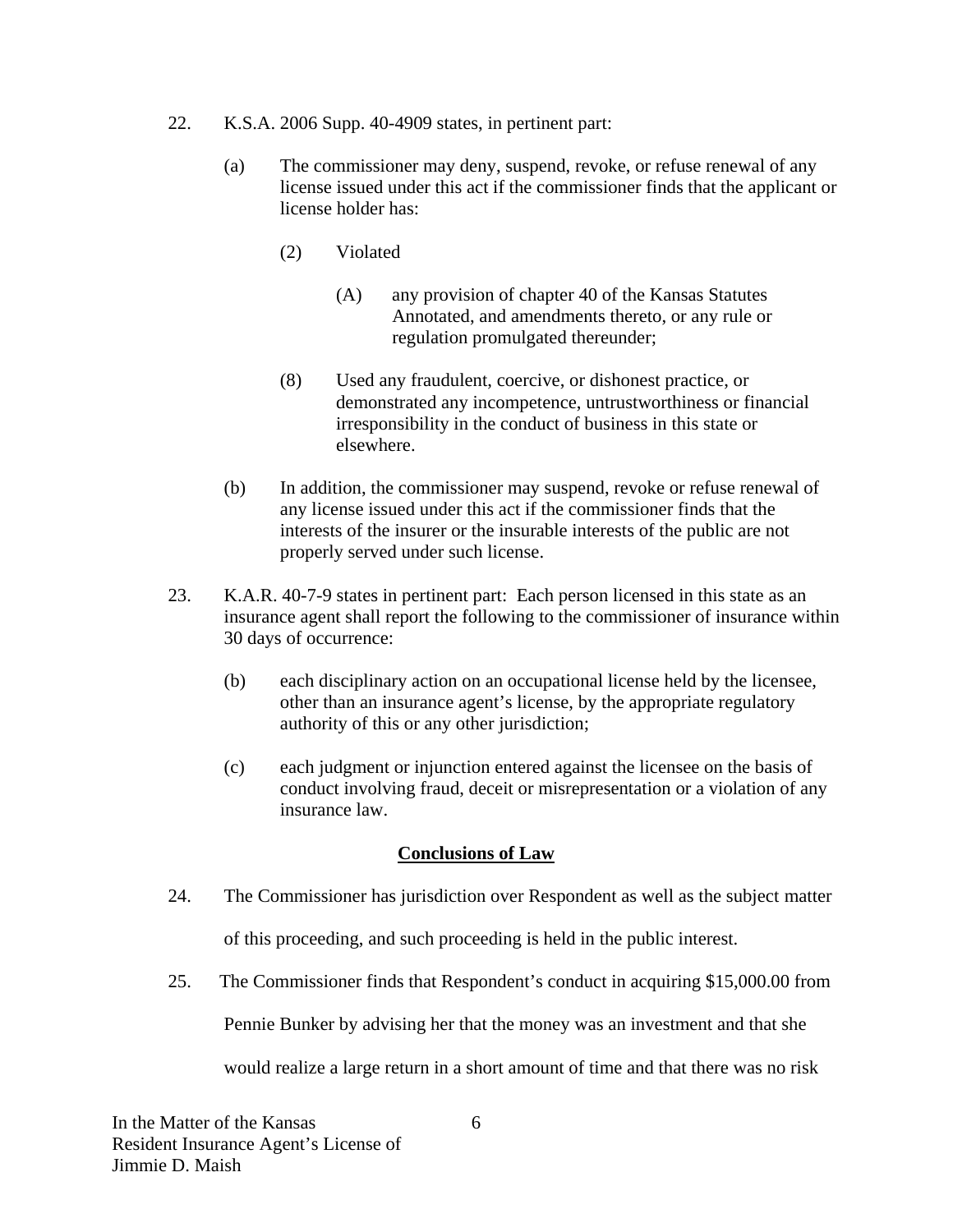involved, but then using the monies to pay the operating expenses of  $C \& I$ Benefit Solutions is a violation of K.S.A. 40-4909(a)(8).

- 26. The Commissioner finds that the Respondent violated K.A.R. 40-9-7 (b) and (c) by failing to notify KID within 30 days of the action taken against Respondent by the Securities Commissioner of the State of Kansas, which became final on May 24, 2007.
- 27. The Commissioner finds, pursuant to K.S.A. 40-4909(b), that the insurable interests of the public are not properly served under Respondent's license.
- 28. Accordingly, the Commissioner concludes sufficient grounds exist for the revocation of the insurance agent's license of Jimmie D. Maish pursuant to K.S.A. 2007 Supp. 40-4909(a) and (b).

# **IT IS THEREFORE ORDERED BY THE COMMISSIONER OF INSURANCE THAT:**

1. The Kansas Resident Insurance Agent's License of JIMMIE D. MAISH is hereby **REVOKED** effective the effective date of this Order.

# 2. **IT IS FURTHER ORDERED** that JIMMIE D. MAISH shall **CEASE** and

**DESIST** from the sale, solicitation or negotiation of insurance and/or receiving compensation deriving from the sale, solicitation or negotiation of insurance conducted after the effective date of this Order.

#### **NOTICE AND OPPORTUNITY FOR HEARING**

Jimmie D. Maish, within fifteen (15) days of service of this Summary Order, may file with the Kansas Insurance Department a written request for hearing on this Summary Order, as provided by K.S.A. 77-542. In the event a hearing is requested, such request should be directed to:

> John W. Campbell, General Counsel Kansas Insurance Department 420 S.W.  $9<sup>th</sup>$  Street Topeka, Kansas 66612

In the Matter of the Kansas Resident Insurance Agent's License of Jimmie D. Maish

7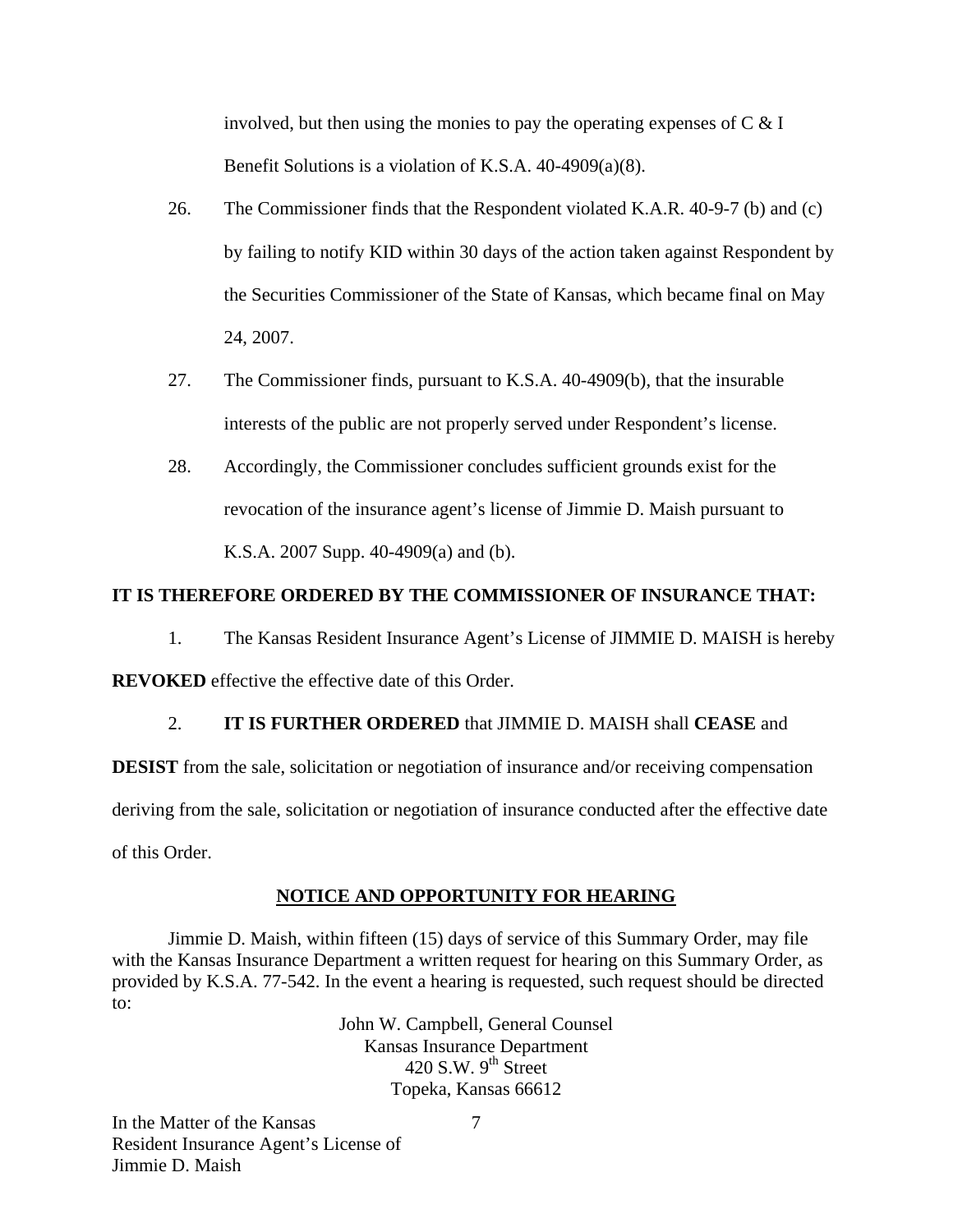Any costs incurred as a result of conducting any administrative hearing shall be assessed against the agent/agency who is the subject of the hearing as provided by K.S.A. 40-4909(f). Costs shall include witness fees, mileage allowances, any costs associated with reproduction of documents which become part of the hearing record, and the expense of making a record of the hearing.

If a hearing is not requested, this Summary Order shall become effective as a Final Order, without further notice, upon the expiration of the fifteen (15) day period for requesting a hearing. The Final Order will constitute final agency action in the matter.

In the event the Petitioner files a petition for judicial review, the agency officer designated pursuant to K.S.A. 77-613(e) to receive service of a petition for judicial review on behalf of the Kansas Insurance Department is:

> John W. Campbell, General Counsel Kansas Insurance Department 420 S.W.  $9^{th}$  St. Topeka, Kansas 66612

## **IT IS SO ORDERED THIS \_\_4th\_ DAY OF AUGUST, 2008, IN THE CITY OF TOPEKA, COUNTY OF SHAWNEE, STATE OF KANSAS.**



 **\_**/s/ Sandy Praeger**\_\_\_\_\_\_\_\_\_\_\_\_\_\_\_** Sandy Praeger Commissioner of Insurance

 $/s$  John W. Campbell John W. Campbell General Counsel

# **CERTIFICATE OF SERVICE**

The undersigned hereby certifies that she served the above and foregoing Summary Order on this 4th day of August 2008, by causing the same to be deposited in the United States Mail, first class postage prepaid, addressed to the following:

> Jimmie D. Maish PO Box 57

In the Matter of the Kansas Resident Insurance Agent's License of Jimmie D. Maish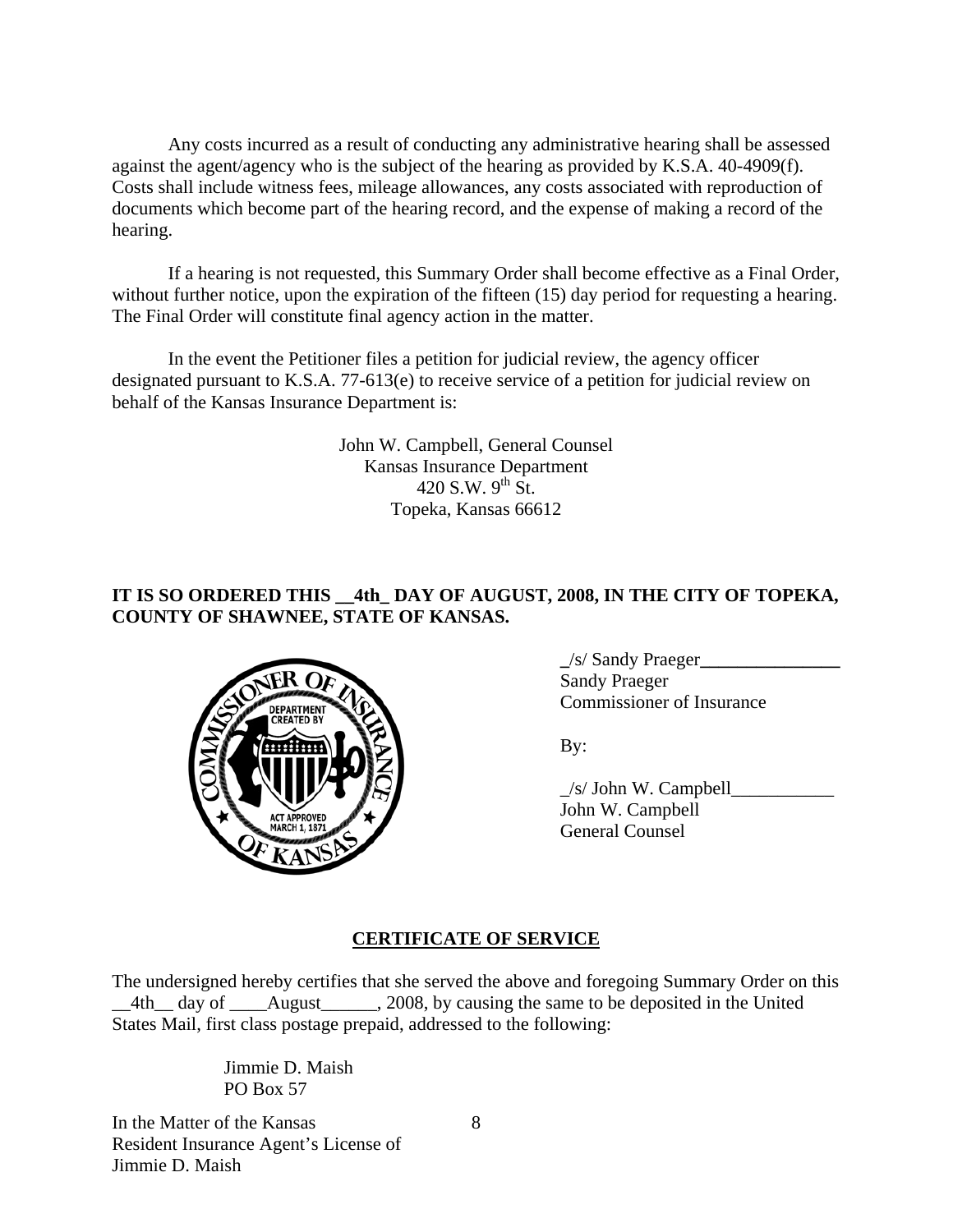Augusta, KS 67010

 $\frac{1}{s}$  Stacy R. Bond Stacy R. Bond Staff Attorney